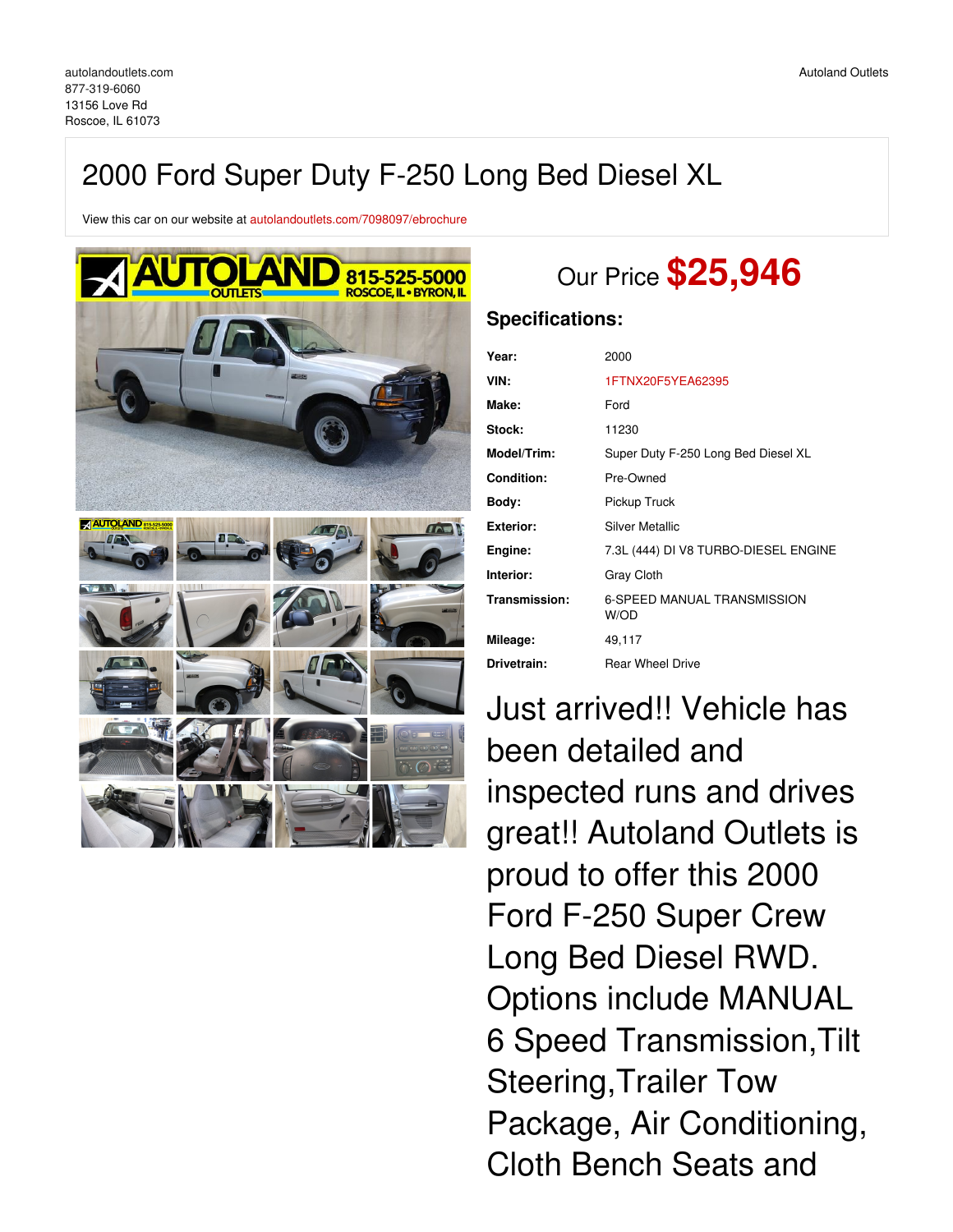## let's forget the truck is from Texas. Call Autoland Outlets at 1-815-525-5000.

Many of our trucks are Rust Free Southern Units!!! We Buy-Sell-Trade call us for Availibility and Pricing 815-525-5000.Dealer Shall in no way be held liable for any errors or omissions to be found on these webpages. All prices are plus any applicable state taxes and service fees. We will do our best to keep all the information current and accurate,however the dealership should be contacted for final pricing and availability. Autoland Outlets is the midwest Premier Truck Store. Over 250 Trucks in Stock!! Over 150 are Diesels! 3/4 Tons, 1 Tons, Regular, Extended and Crew Cabs. Plus: Dump Trucks, Utility Trucks, and much more! Many New Trucks Arriving Daily!!! Thousands of Satisfied Customers! Over 25 Years in Business. Updated Daily 888- 240-8674 ILLINOIS WARRANTY MAY APPLY CALL DEALERSHIP FOR DETAILS

2000 Ford Super Duty F-250 Long Bed Diesel XL Autoland Outlets - 877-319-6060 - View this car on our website at[autolandoutlets.com/7098097/ebrochure](https://autolandoutlets.com/vehicle/7098097/2000-ford-super-duty-f-250-long-bed-diesel-xl-roscoe-il-61073/7098097/ebrochure)



2000 Ford Super Duty F-250 Long Bed Diesel XL Autoland Outlets - 877-319-6060 - View this car on our website at[autolandoutlets.com/7098097/ebrochure](https://autolandoutlets.com/vehicle/7098097/2000-ford-super-duty-f-250-long-bed-diesel-xl-roscoe-il-61073/7098097/ebrochure)

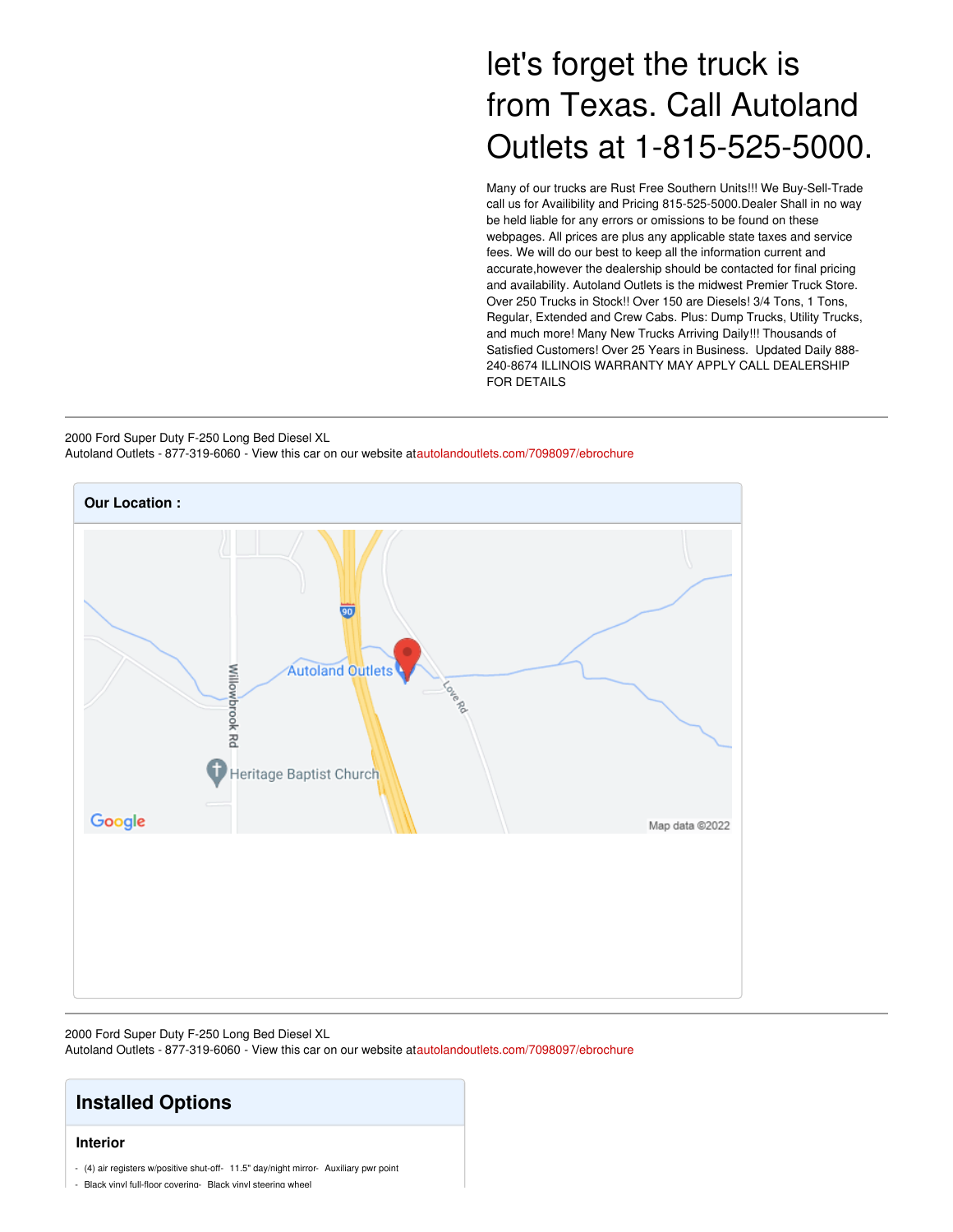- Black vinyl full-floor covering- Black vinyl steering wheel

- Color-keyed instrument panel w/dual cupholders/glove box/ashtray/cigar lighter
- Color-keyed molded cloth headliner
- Color-keyed molded door trim panel-inc: hard armrest, grab handle, reflector
- Color-keyed scuff plates- Dual color-keyed coat hooks
- Electronic AM/FM stereo radio-inc: digital clock, (2) speakers
- Front door operated dome lamp w/time delay off- Front passenger assist handle
- Gray fabric back panel cover
- HD vinyl bench seat w/integral headrests for outboard seating positions
- Inside hood release
- Instrumentation-inc: tachometer, trip odometer, voltmeter, oil pressure/ coolant temp/fuel gauges, indicator lights
- Vinyl fold-up rear bench seat- Vinyl sun visors

#### **Exterior**

- Argent box-rail/tailgate moldings- Argent grille
- Argent painted front/rear step bumper w/integral license plate bracket- Black door handles
- Black fold-away manual mirrors- Dual rear access doors- Flip-out rear quarter windows
- Interval wipers- Pickup box/cargo light- Removable tailgate w/black handle
- Sealed beam halogen headlights- Solar tinted glass

#### **Safety**

- (4) air registers w/positive shut-off- 11.5" day/night mirror- Auxiliary pwr point
- Black vinyl full-floor covering- Black vinyl steering wheel
- Color-keyed instrument panel w/dual cupholders/glove box/ashtray/cigar lighter
- Color-keyed molded cloth headliner
- Color-keyed molded door trim panel-inc: hard armrest, grab handle, reflector
- Color-keyed scuff plates- Dual color-keyed coat hooks
- Electronic AM/FM stereo radio-inc: digital clock, (2) speakers
- Front door operated dome lamp w/time delay off- Front passenger assist handle
- Gray fabric back panel cover
- HD vinyl bench seat w/integral headrests for outboard seating positions
- Inside hood release
- Instrumentation-inc: tachometer, trip odometer, voltmeter, oil pressure/ coolant temp/fuel gauges, indicator lights
- Vinyl fold-up rear bench seat- Vinyl sun visors

#### **Mechanical**

- (2) front tow hooks- (5) LT235/85R16E all-season SBR BSW tires- 130 amp alternator
- 158" WB- 16" x 7.0" 8-hole styled steel wheels w/black center ornaments 3.73 axle ratio
- 38 gallon fuel tank- 5-speed manual transmission w/OD
- 5.4L (330) SOHC SEFI V8 engine 78 amp/hr (750 CCA) maintenance-free battery
- 8' pickup box w/tie-down hooks & partitionable/stackable storage
- 8,800# GVWR (4400 front/6084 rear), springs (4400 front/6084 rear), axles (4400 front/6084 rear)
- Front stabilizer bar- Full-size spare tire w/steel wheel, lock, underframe crank carrier
- HD gas shock absorbers Pwr 4-wheel disc brakes w/rear wheel anti-lock system
- Pwr steering- Rear wheel drive- Trailer tow pkg-inc: 7-wire harness, trailer brake wiring kit - Twin I-beam front axle

### **Option Packages**

### **Factory Installed Packages**

-

-

-

\$4,600 7.3L (444) DI V8 TURBO-DIESEL ENGINE -inc: 115 amp alt, dual 78 amp/hr batteries, engine block heater, exhaust back pressure valve

6-SPEED MANUAL TRANSMISSION W/OD

-inc: PTO provision

#### SPEED CONTROL/TILT STEERING WHEEL

- -

\$385